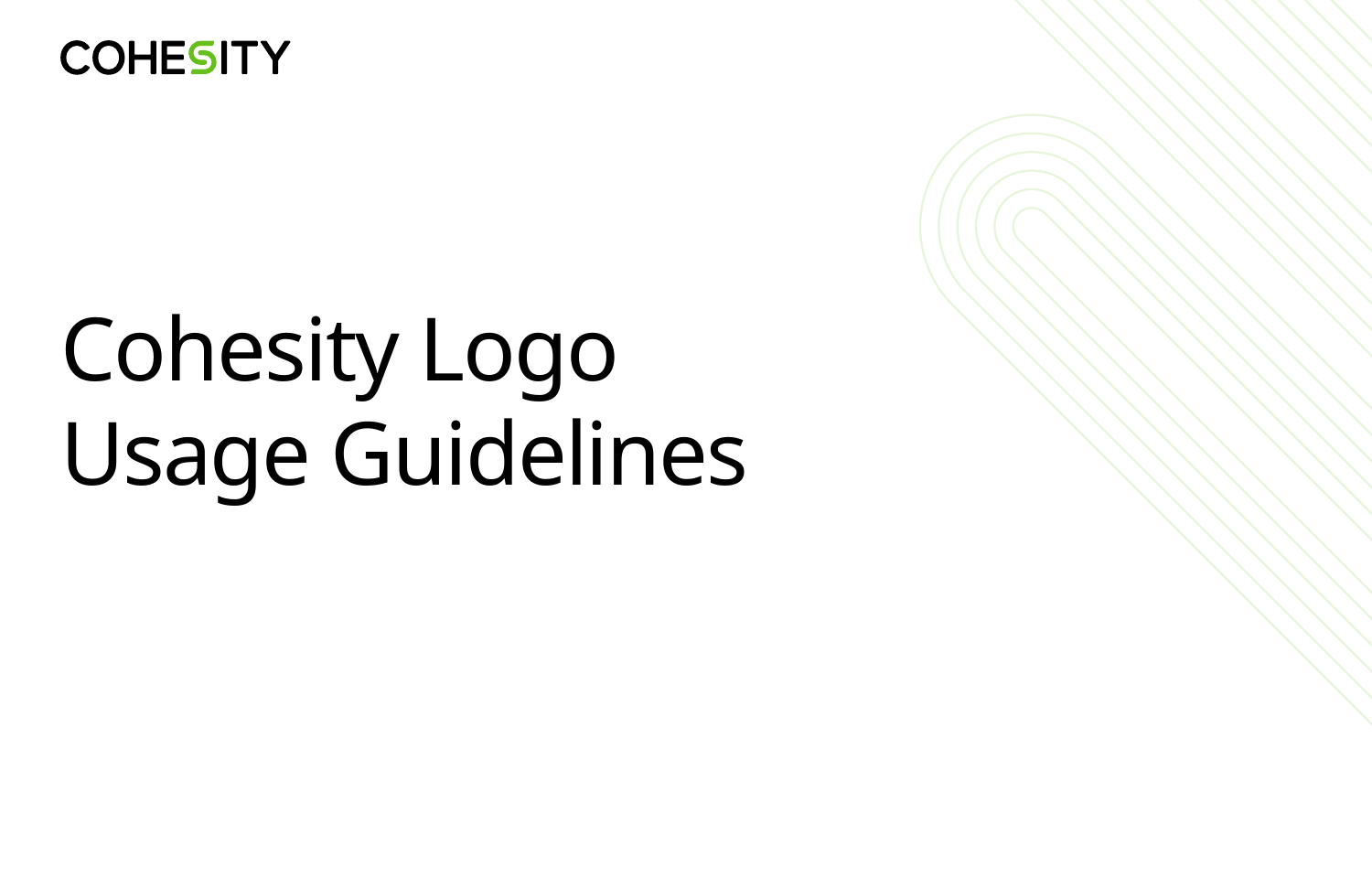### Our Logo

#### **COLOR**

The preferred Cohesity logo is the 2-color black and green or 2-color white and green option whenever possible. Only use the all white or all black version of the logo when the logo is unreadable on the selected background. No other colors are ever acceptable.

#### **READABILITY**

The Cohesity logo is designed to be used across all media. The color you choose will depend on the environment and application in which the logo appears.

### **COHESITY**

## **COHESITY**





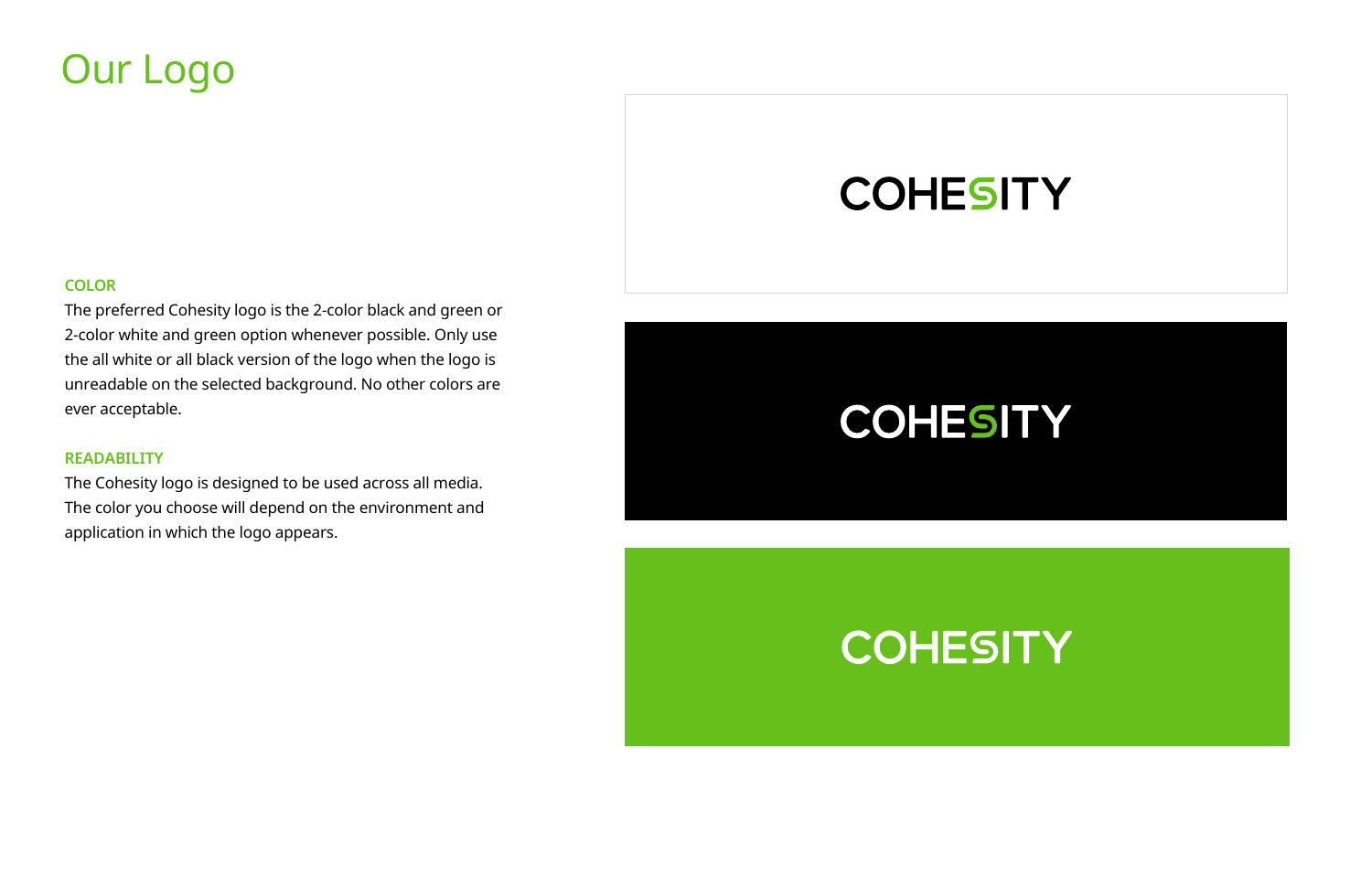### Using Our Logo

#### **CLEAR SPACE**

There should always be clear space around the logo to ensure maximum impact and to keep the mark from looking cluttered. The clear space must be substantially separated from other logos, trademarks, copy, illustrations, and photography. As shown, the logo height can be used as a guide to establish clear space. Always maintain this minimum clear space, even when proportionally scaling the logo.

| Minimum Size       |     |
|--------------------|-----|
| <b>COHESITY</b>    |     |
| <b>PRINT</b>       | W   |
| 1.25" wide @300dpi | 90p |
| actual size shown  | act |

### COHESITY

#### **MINIMUM SIZE**

The Cohesity logo should never be too small to read. The logo should always be shown no smaller than 1.25" wide @300dpi for print and no smaller than 90px @72dpi in width for screens.



Clear Space

#### **WEB / SCREEN**

ox wide @72dpi

*actual size shown actual size shown*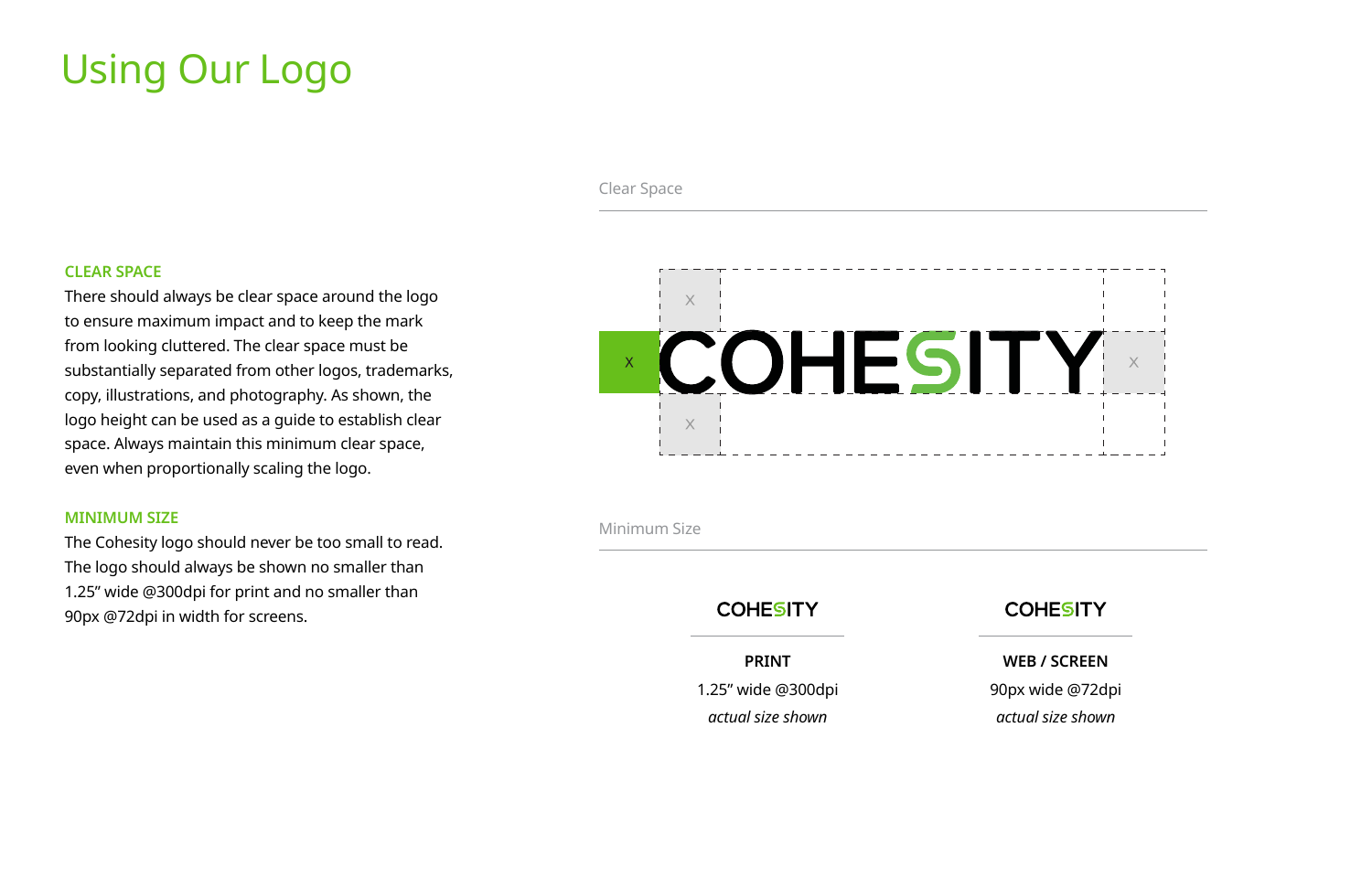### Incorrect Usage





#### **DONT'S**

It is important that the appearance of the logo remains intact and consistent.

The logo should not be misinterpreted, modified, or added to. The logo should never be filled with anything other than the colors in this guide. No attempt should be made to alter the logo in any way. Its orientation, color and composition should remain as indicated in this guide.



**NO** Do not distort, stretch, warp, or rotate the logo at any time.



**NO** Do not apply effects or textures to the logo.



**NO** Do not use old versions of the logo.



**NO** Do not create a stroke or outline the logo at any time.

#### **NO**

Do not change the color of the "S" in the logo at any time.



**NO** Do not change the color of the logo.



#### **NO**

Do not use the white logo on light colors.



**NO** Do not use the 2-color logo on a green background, the "S" needs to always be visible.



**NO** Do not use the logo as a mask.

**NO** Do not use the logo on top of busy images.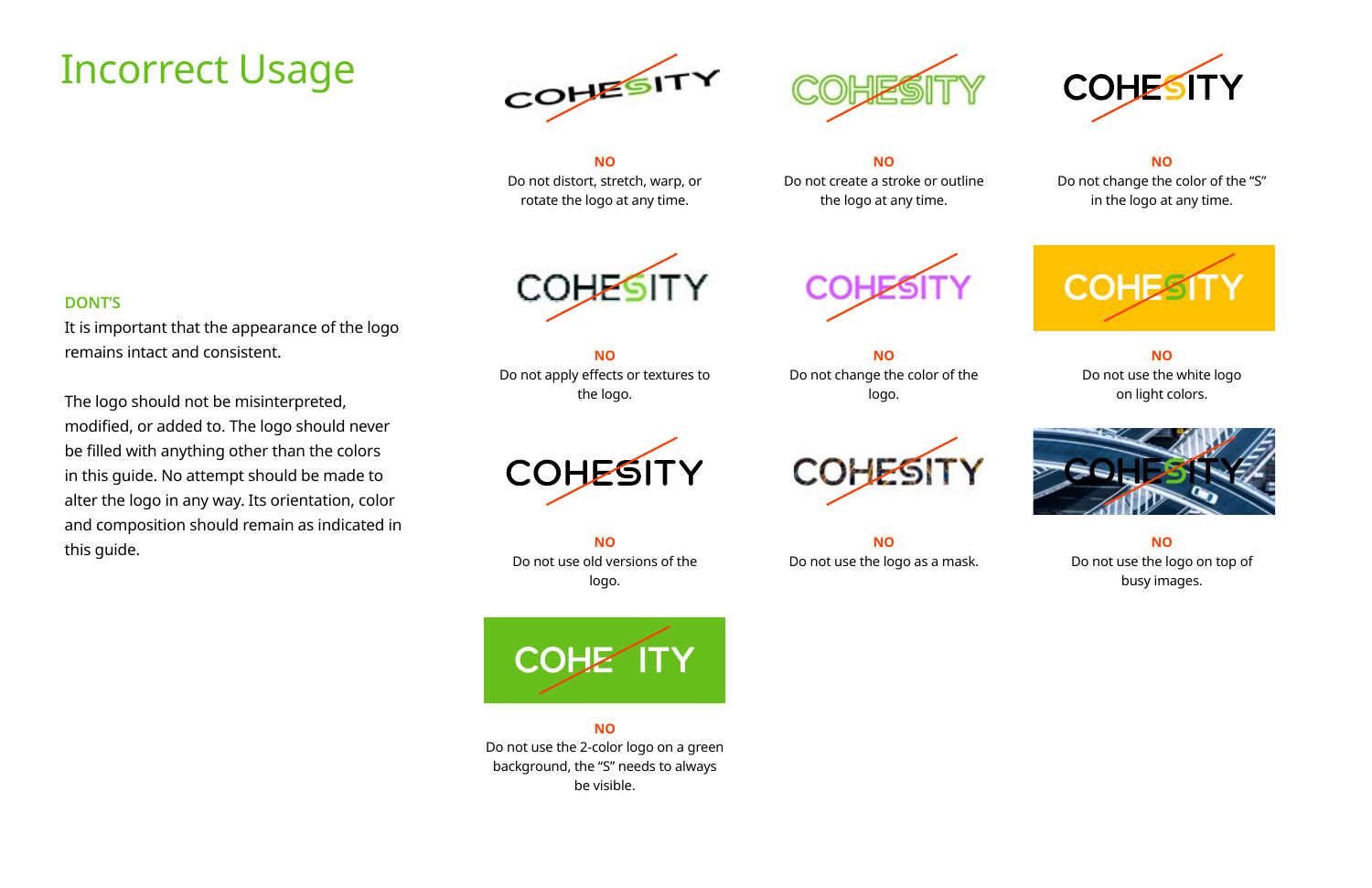### Colors

#### **PALETTES**

Cohesity's color palette consists of a primary, secondary, and tertiary palette that coexist to create a wide range of color variety within the brand. Transparent percentages of the primary and secondary colors can be used sparingly in small doses.





#### **Tertiary**



#### Primary

#### Secondary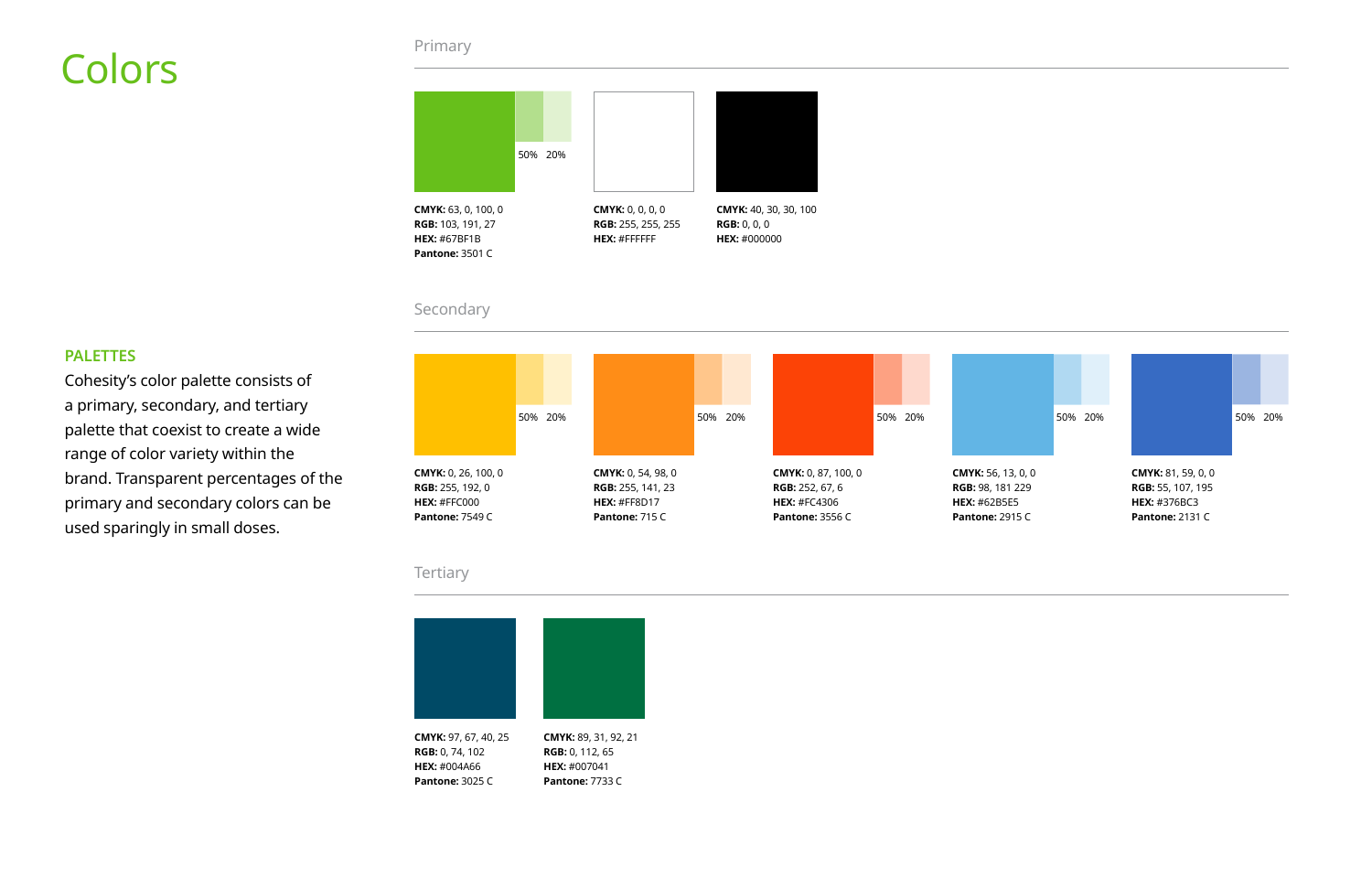## Color Usage and Weighting

#### **COLOR USAGE**

The color palettes should be applied with the mindset that the preferred brand style is a lightweight look and feel, but there can be outside cases that use a darker tone (ie: in-person events or software).

These colors are a recognizable identifier of Cohesity. Use them as the dominant color palette for all internal and external visual representations of the company.

These colors are to be used as supporting accent colors or as pops of colors to draw special attention to an item or area.

These colors are to be used primarily for backgrounds to add contrast against a pattern or white text.

| #004A66 | #007041 |
|---------|---------|
|         |         |

| #376BC3<br>#62B5E5<br>#FFC000<br>#FC4306<br>$\#FF8D17$ |
|--------------------------------------------------------|
|--------------------------------------------------------|

| #FFFFFFF<br>#000000<br>#67BF1B |  |
|--------------------------------|--|
|--------------------------------|--|



#### Primary

#### Secondary

#### Tertiary